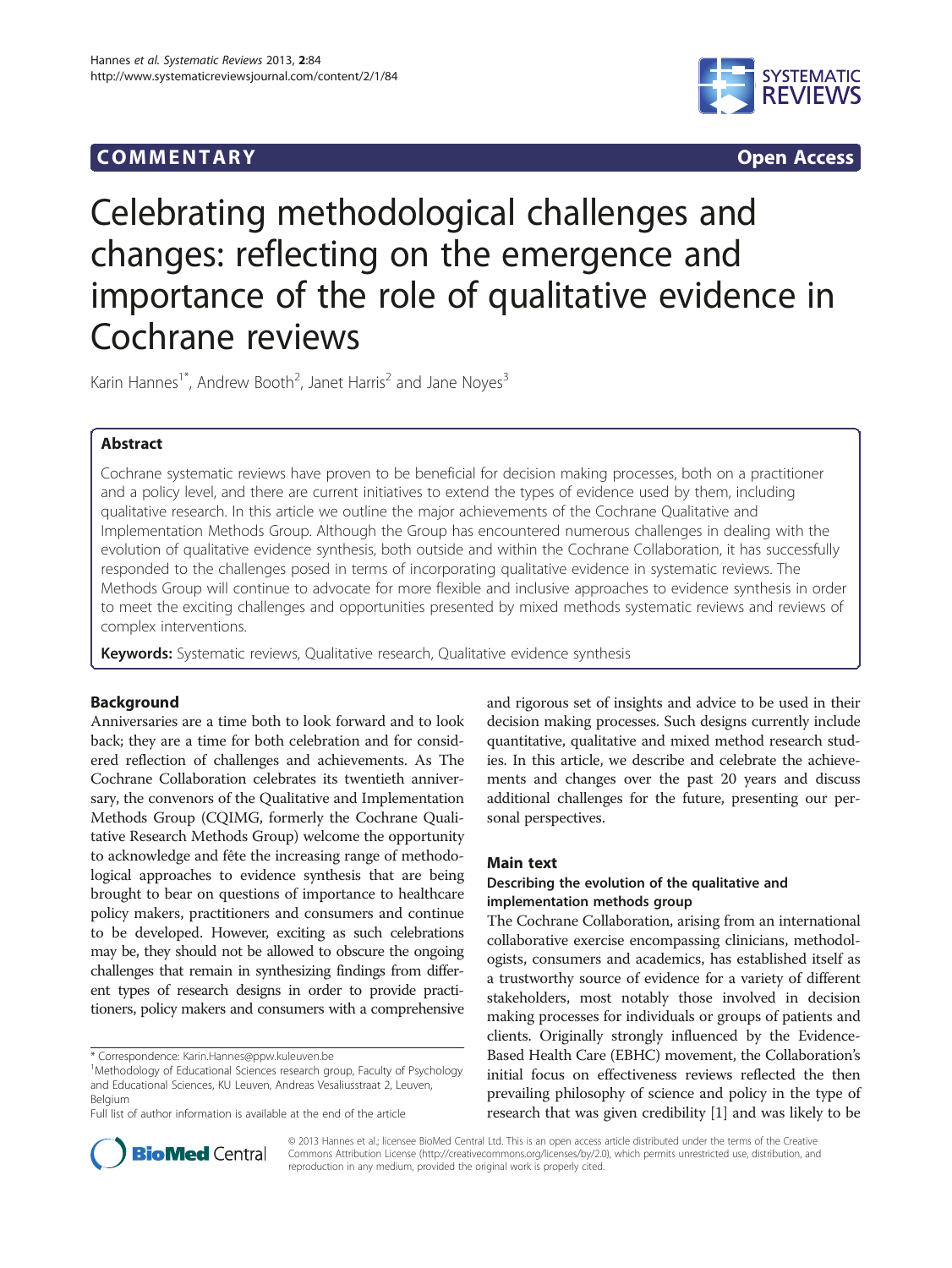funded. Over time, EBHC moved beyond evaluating the effects of medical treatments and health care interventions, due to a growing recognition that the role of user perspectives and practitioner observations in delivering a holistic approach to feasible, appropriate, meaningful and costeffective services was important in supporting decision making processes. This was further reflected in the interest in, for example, corresponding publications exploring the influences of practitioner behavior, patient behavior and preferences [\[2,3\]](#page-8-0), but also in the recognition by stakeholders involved in The Cochrane Collaboration of the limitations of effectiveness research to answer emerging questions in the field of health care [[4,5](#page-8-0)]. This then created a need to start synthesizing other types of evidence and has facilitated the development of methods for summarizing, for example, diagnostic, economic and qualitative evidence in order to develop a holistic approach to feasible, appropriate, meaningful and (cost-)effective services.

The interest in findings from qualitative research studies within the Collaboration is not new. Before Iain Chalmers left the Collaboration to take up his position as editor of the James Lind Library, he strongly encouraged and supported the setting up of a Cochrane Qualitative Research Methods Group. The Group began in the late 1990s and was formally registered in 2006 in order to provide advice on how to integrate qualitative evidence with Cochrane Reviews on the effects of interventions. From the perspective of the CQIMG, and particularly its co-convenors, a significant landmark within the Collaboration came in October 2006 when a then Lead Convenor, Professor Jenny Popay, delivered a plenary lecture to the Cochrane Colloquium addressing the importance of incorporating qualitative evidence in systematic reviews , within a session encouragingly entitled 'New challenges and opportunities for systematic reviews' a . Indeed, the title of this address encapsulated the position of the Collaboration at this time, namely that the priority was to enhance the usefulness of existing effectiveness reviews with new types of evidence, but that there were many challenges that had to be overcome before this could be a reality.

A concern expressed within the Collaboration at this time was what might be labeled the argument of prematurity, that is methods of qualitative evidence synthesis had not evolved to the stage that they could deliver all that was then being required of them. In fact, considerable progress had been made within a decade, particularly given that Booth [\[6](#page-8-0)] recalled that a search of the Cochrane Systematic Review Methodology database in early 1997 yielded only one reference on qualitative systematic reviews - the seminal work Meta-ethnography by Noblit and Hare [\[7\]](#page-8-0). To the insider, the prematurity argument was even more complex: (i) more established methods, such as meta-ethnography with its emphasis on theory generation, were not most directly suited to

the pressing needs of the Collaboration, (ii) numerous methods were then appearing at a prodigious rate and (iii) while CQIMG members had considerable collective experience of individual methods, it remained challenging to answer the question which method is most appropriate under which circumstances? As a consequence, the CQIMG sought to increase their knowledge and experience of the full range of methods of qualitative systematic review, to demonstrate and promote the value of exemplar reviews and to be able to discriminate between those methods that had immediate utility within the context of Cochrane Reviews and those that would require further development and refinement.

Thus, for the first few years, the work of the Group focused on the development and support of methodological work on the inclusion of evidence from research using qualitative methods in systematic reviews of effectiveness. The work was disseminated within, and indeed beyond The Cochrane Collaboration by means of training programs and scientific publications addressing and promoting methodological topics in qualitative systematic review [[8-10](#page-8-0)].

## A major milestone in evolution: a chapter in the Cochrane handbook

The inclusion of a chapter (Chapter 20) on qualitative evidence in the Cochrane Handbook of Systematic Reviews of Interventions in 2008 was a significant methodological milestone [\[11](#page-8-0)]. The chapter encourages authors to consider qualitative systematic reviews to inform, enhance, extend or supplement a Cochrane Review. In addition, it emphasized the resources required and the methodological issues raised when deciding to synthesize qualitative evidence to contribute to a Cochrane Review. It signposts several approaches and methods available for qualitative systematic review and provides access to further information, advice and resources. In order to demonstrate the additional value of qualitative evidence synthesis for The Cochrane Collaboration, the two lead convenors of the CQIMG had produced a worked example evaluating directly observed therapy and tuberculosis [\[12\]](#page-8-0) and published it as a supplement to a Cochrane Review on treatment for tuberculosis [\[13\]](#page-8-0). At that time, qualitative systematic reviews were not accepted into The Cochrane Database of Systematic Reviews, so the resultant synthesis was published in the Journal of Advanced Nursing. This manuscript subsequently served as the worked example for Chapter 20 of the Cochrane Handbook. The authors concluded that:

Methodologically, the qualitative meta-synthesis has made a major contribution to the Cochrane meta-analysis by improving the relevance and scope of the review. The process illustrates that local, sometimes quite small-scale, but thick descriptive, high quality research can make a valuable contribution to the global knowledge base. The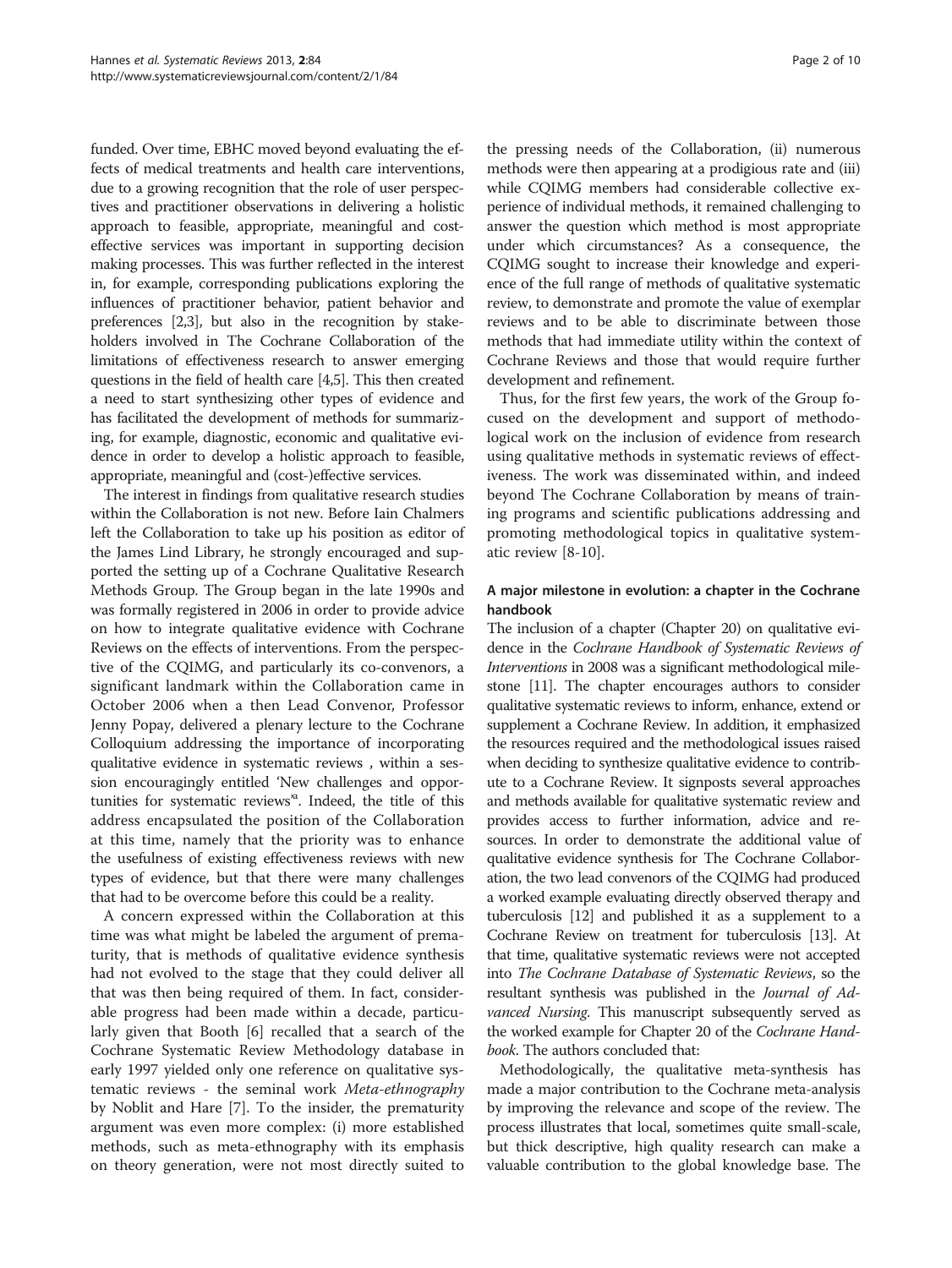methods described are transferable to other effectiveness reviews of patient interventions ([\[12\]](#page-8-0), page 240).

#### Another milestone: initial methodological summit

A second methodological milestone for the CQIMG was a five-day methodological summit in North Adelaide in 2009, hosted by the Joanna Briggs Institute. During the summit the convenors formally adopted the term 'Qualitative Evidence Synthesis' (henceforth referred to as QES) as the overall umbrella term to refer to "a process of combining evidence from original qualitative studies to create new understanding by comparing and analyzing concepts and findings from different sources of evidence with a focus on the same topic of interest" [[12](#page-8-0)]. Historically, the term qualitative systematic review had been misappropriated, particularly within pain and anesthesia topics, to describe 'narrative reviews of quantitative evidence' that are often opted for when results from individual studies cannot statistically be pooled, for example, due to heterogeneity in the outcomes measured, the interventions included or the population targeted. Approximately 20 different approaches to QES have been developed, described, applied and tested in practice. For a description of these methods, we refer the reader to the overviews and series of worked examples published by, amongst others, Dixon-Woods and colleagues [\[8](#page-8-0)], Barnett-Page and Thomas [[14](#page-8-0)] and Hannes and Lockwood [[15\]](#page-8-0). The CQIMG convenors operationalized their ideas on how to search for, critically appraise, extract and synthesize qualitative research evidence in order to produce specific guidance on each of the topics. These initial ideas were presented for discussion to the research community in a CQIMG symposium organized in conjunction with the methodological summit in Adelaide, triggering some very robust discussion and debate of many points of the presentations.

#### Mixing progress with rejection

As an initial step, Chapter 20 in the Cochrane Handbook was an important step forward, but we felt that it lacked sufficient methodological detail to guide authors of evidence synthesis. When the then Editor of the Wiley-Blackwell Cochrane book series put out a general call for new book ideas, we asked Simon Lewin from the Effective Practice and Organisation of Care Group (EPOC) and long time ally, to support development of a Cochrane book on QES. The outline book proposal was warmly received by the Wiley-Blackwell Editor, and we subsequently wrote an entire qualitative evidence synthesis methods book. Unfortunately, publication of the book by Wiley-Blackwell was then not supported by the relevant decision makers in The Cochrane Collaboration who felt that methods of qualitative evidence synthesis still required further evolution, development and testing. Concerns were also voiced about

the need to consider more broadly the available author expertise and lack of resources in the Collaboration if wanting to diversify and evolve methods.

The decision by The Cochrane Collaboration to resist our innovative methodological contribution to the Wiley-Blackwell Cochrane book series marked a particular low point for the CQIMG, which took time to overcome. Open access journals such as Systematic Reviews and Research Synthesis Methods were not yet established and key publishers had already entered into contracts with other authors to produce similar products, so we had few options regarding publication other than to produce guidance on each of the steps in a systematic review of qualitative evidence and publish it on the CQIMG website  $[16]^{b}$  $[16]^{b}$  $[16]^{b}$ . It is of considerable regret that our supplemental guidance was not published by Wiley-Blackwell as part of the Cochrane book series as it has subsequently been used (but not always cited) in many publications. We also clearly missed a window of opportunity to produce the seminal methods text, and importantly missed out on a potential revenue source (albeit small) for the CQIMG, which like other Methods Groups receives no income from the Collaboration.

#### Changing the name and expanding the focus

In 2012, the name of the Methods Group was formally changed into the Cochrane Qualitative and Implementation Methods Group (CQIMG) to reflect the importance of implementation evidence in the context of intervention reviews. The web version of Chapter 20 of the Cochrane Handbook on qualitative research methods has been updated to acknowledge that implementation research is a growing field in health care, which has been developed in response to the need to provide cost effective health services based on best quality evidence:

Qualitative research has traditionally been used in health care to increase understanding of a phenomenon, identifying associations between the broader environment, individual characteristics, and attitudes toward health conditions. Findings from qualitative research …can explain equivocal effects for interventions presumed to be straightforward and linear. …and may also serve to explain the connections that either promote or hinder implementation of evidence and service improvement ([\[11\]](#page-8-0), page 10).

## Influencing the strategic coordinates for methodological change within the Cochrane collaboration

The CQIMG online supplemental guidance covers approaches initially considered most amenable to integration with Cochrane intervention reviews, including metaethnography, meta-aggregation, grounded theory and thematic synthesis [[17](#page-8-0)]. We have also worked towards influencing the authors of effectiveness reviews to consider the use of qualitative evidence within scoping reviews that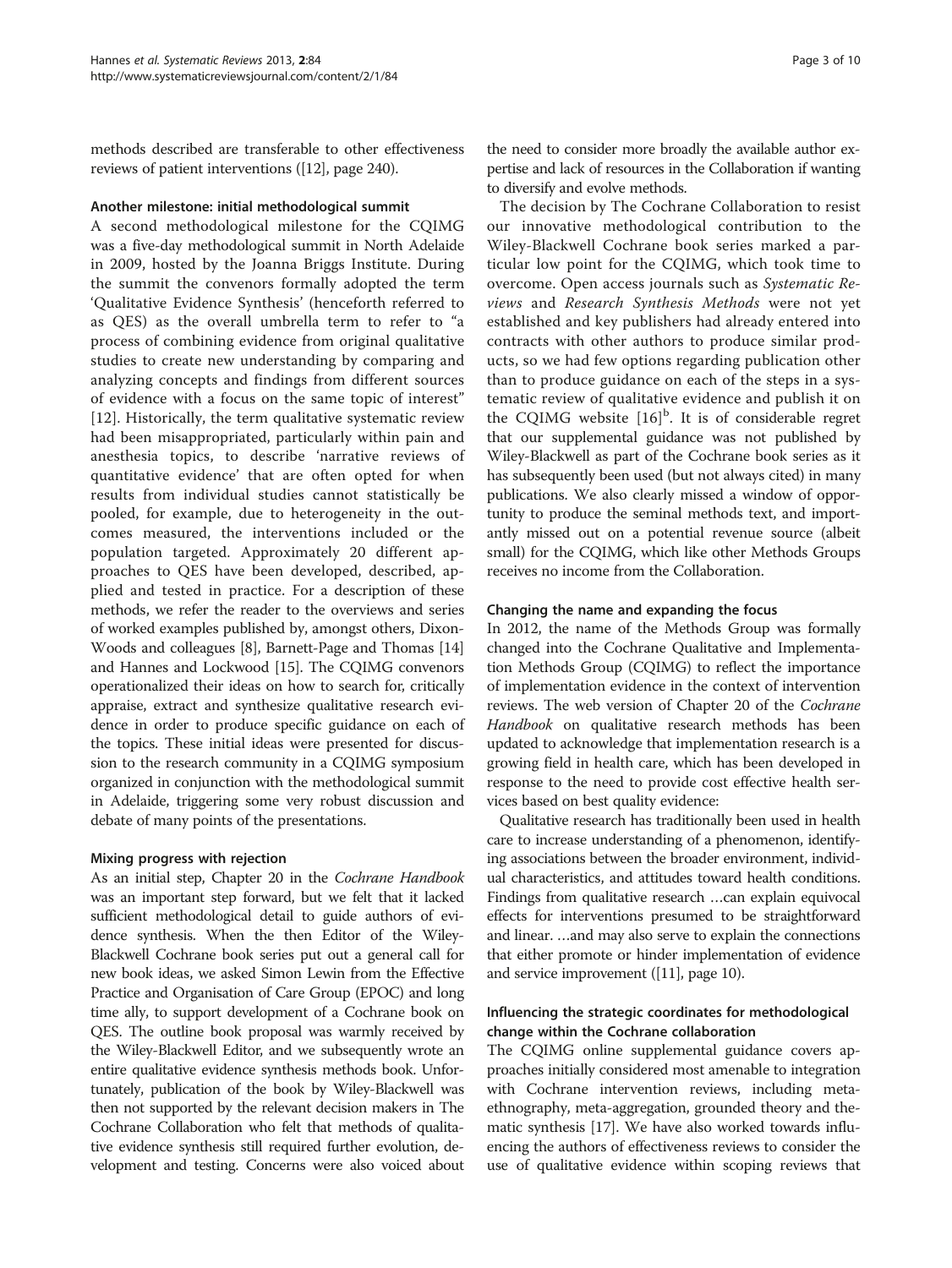help frame their review questions [\[18\]](#page-8-0) and have always championed the fact that qualitative evidence has a particular role to play in reviews of complex interventions where complexity is considered important. Mark Petticrew helped our cause considerably by bringing the value of qualitative evidence in addressing issues of complexity to the attention of members of The Cochrane Collaboration at the 2009 Cochrane Colloquium in Singapore. His excellent plenary 'Design Complexity: Integrating Diverse and Complex Study Designs in Systematic Reviews<sup>x</sup> paved the way for a number of key activities, which in turn garnered more interest and enthusiasm for the inclusion of qualitative and different types of evidence in Cochrane Reviews.

First, the Cochrane Methods Executive asked Jane Noyes (CQIMG) and Jackie Chandler (Methods Coordinator) to convene a complex intervention symposium before the 2010 Cochrane Colloquium in Madrid, which was attended by over 150 people and was highly evaluated. The symposium attracted key speakers and eminent methodologists amongst the delegates.<sup>d</sup> Next, there was a call for topic areas in need of methodological investigation as part of the Cochrane Methodological Innovation Fund (MIF) competition. Complex interventions and the role of qualitative evidence was selected as a topic for open competition. Jane Noyes and Jeremy Grimshaw (Chair of the Steering Group), with 15 co-applicants, and 8 collaborators, with CQIMG as the lead entity were awarded the grant. The work commenced with a meeting of around 50 methodologists in Montebello, QC, Canada in January 2012, from which a series of papers is being published in the *Journal of Clinical* Epidemiology to coincide with the 2013 Cochrane Colloquium in Quebec. Several of these papers make clear the contribution of qualitative research within a Cochrane evidence synthesis context and relevant papers have drawn on CQIMG guidance by way of illustration.

Of note, David Tovey, the Cochrane Library's first Editorin-Chief was appointed in 2008, a year after our first qualitative evidence exemplar was published. Thereafter, David Tovey has been instrumental in developing policy on Cochrane content and has been open and willing to discuss proposals to enhance the quality, value and applicability of Cochrane Reviews for key stakeholders and customers of the Cochrane library. Another critical success factor that has helped collaboration and sharing of ideas across the 16 Methods Groups (a unique global resource) has been Jackie Chandler who was appointed Methods Coordinator in 2010, and whose role it is to oversee and coordinate methodological development in The Cochrane Collaboration.

The mid year meeting in Paris in 2012 marked a landmark for setting the future methodological direction for Cochrane Reviews. The Cochrane Collaboration Steering Group co-Chairs (Jeremy Grimshaw and Jonathan Craig) and Editor-in-Chief (David Tovey) had previously commissioned a project to engage with Cochrane's key stakeholders

to ascertain their perceptions of Cochrane intervention reviews, and key stakeholder needs for synthesized evidence in the future. The report - 'The Cochrane Library: Revolution or Evolution? Shaping the Future of Cochrane Content<sup>'e</sup> formed the focus of debate at the Strategic Session. The goal of this session was to develop and prioritize recommendations, based on broad consultation with internal and external stakeholders to inform the direction of the Cochrane Collaboration's work for the next three to five years. There was agreement to continue work to develop the inclusion of qualitative evidence where appropriate in Cochrane intervention reviews. The methodological work coming out of the MIF funded projects will primarily support this new strategic aim by contributing to the development of a new methods chapter in the Cochrane Handbook for Systematic Reviews of Interventions about complex interventions, which will link closely with existing and updated chapters such as ours on qualitative evidence synthesis, and new guidance on implementation. David Tovey, as Editor-in-Chief, is also highly supportive of publishing innovative reviews in The Cochrane Library, and evolving RevMan (Review Manager), the software used to prepare and maintain Cochrane Reviews, to enable this to happen.

## **Discussion**

## Looking to the future: where are we now and where do we want to go next?

## Increasing the number of reviews including qualitative evidence

Prathap Tharyan recently provided a commentary on the Montebello series of papers [[19\]](#page-8-0) and mentioned the worked example initially developed by Noyes and Popay [[12\]](#page-8-0) to contribute to Paul Garner and Jimmy Volmink's 2007 Cochrane Review on directly observed therapy (DOTS) and tuberculosis (TB) [\[13](#page-8-0)]. He concluded that "Had the two reviews been presented as a single review of a complex intervention using mixed methods approaches to synthesize evidence in order to enable a more nuanced understanding of the complexities of DOTS for TB, or as companion documents; opportunities for dialogue rather than debate might have been facilitated". We wholeheartedly agree with his view, which nicely sums up what we have been feeling and communicating for the last 15 years.

The engagement of authors interested in QES is slowly increasing, not only as a result of the CQIRMG, but also from the impetus and direction provided by Cochrane Review Groups such as the Public Health, Consumer and Communication, Effective Practice and Organisation of Care Review Groups and a new emphasis on complex intervention reviews. Currently, the number of QES contributing to Cochrane Reviews published in The Cochrane Database of Systematic Reviews is still modest (Table [1](#page-4-0)) and has not increased exponentially as a microcosm of the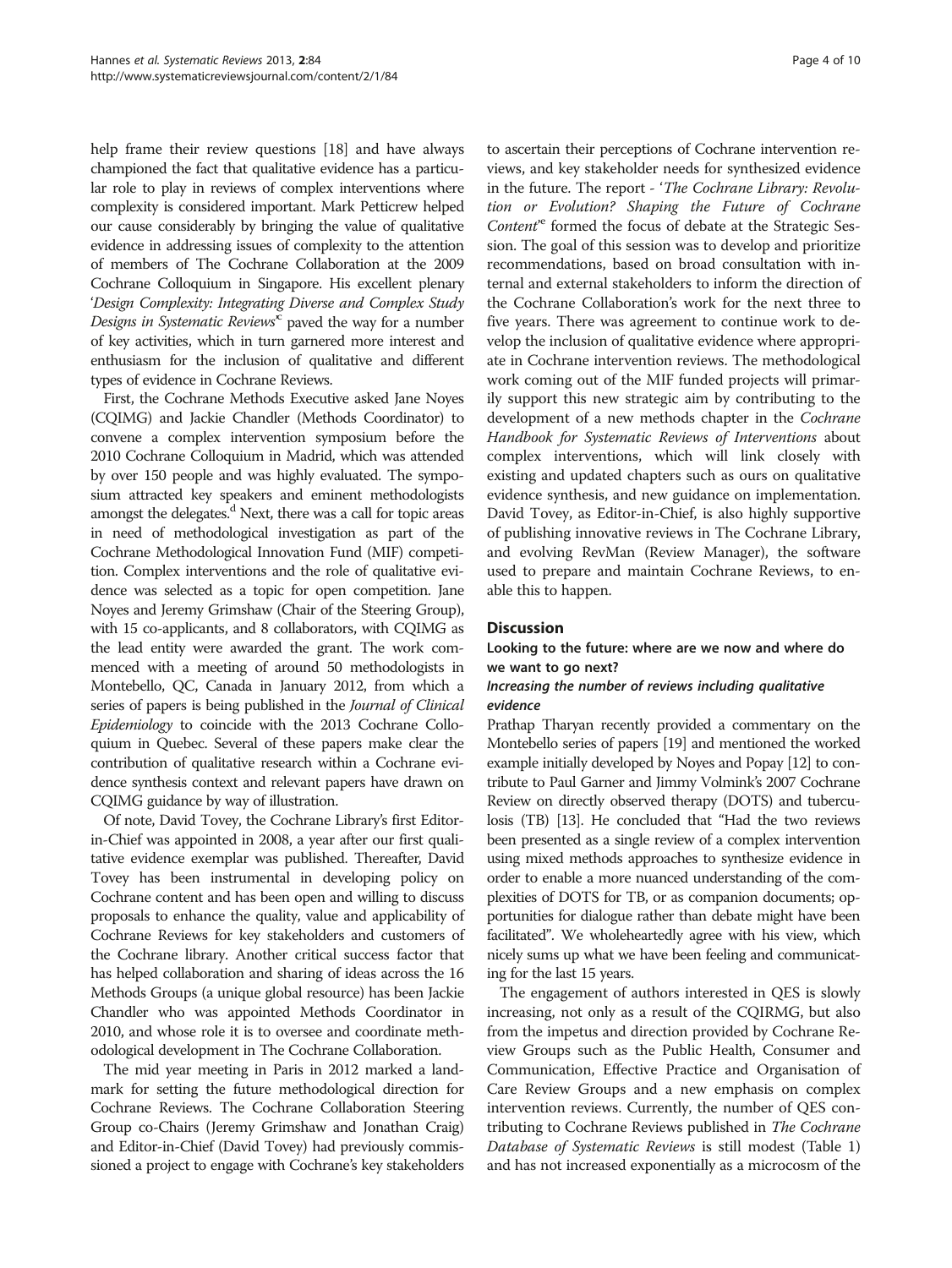<span id="page-4-0"></span>

| Table 1 Mixed method reviews and supplementary QES (to be published) in The Cochrane Database of Systematic |  |
|-------------------------------------------------------------------------------------------------------------|--|
| <b>Reviews</b>                                                                                              |  |

| References OES*                                                                                                                                                                                                                                          | <b>Status</b>                                                                                                                      | <b>Cochrane Review Group</b>                                            |
|----------------------------------------------------------------------------------------------------------------------------------------------------------------------------------------------------------------------------------------------------------|------------------------------------------------------------------------------------------------------------------------------------|-------------------------------------------------------------------------|
| Ryan R, Hill S, Lowe D, Allen K, Taylor M, Mead C. Notification<br>and support for people exposed to the risk of Creutzfeldt-<br>Jakob disease (CJD) (or other prion diseases) through medical<br>treatment (iatrogenically).                            | Published: Cochrane Database of Systematic Reviews<br>2011, Issue 3. Article Number: 7578. DOI: 10.1002/<br>14651858.CD007578.pub2 | Consumers and<br>Communication Review<br>Group                          |
| Lins S, Rücker G, Motschall E, Langer G, Antes G, Meyer G.<br>Efficacy and experiences of telephone counseling for informal<br>carers of people with dementia.                                                                                           | Protocol: Cochrane Database of Systematic Reviews<br>2011, Issue 5. Article Number: CD009126. DOI:<br>10.1002/14651858.CD009126.   | Dementia and Cognitive<br>Improvement Review Group                      |
| Leiknes KA, Berg RC, Smedslund G, Jarosch-von Schweder L,<br>Øverland S, Hammerstrøm KT, Høie B. Electroconvulsive<br>therapy for depression.                                                                                                            | Protocol: Cochrane Database of Systematic Reviews<br>2011, Issue 5. Article Number: CD009105. DOI:<br>10.1002/14651858.CD009105    | Depression, Anxiety and<br>Neurosis Review Group                        |
| Cassidy TM, Giglia RC. Psychosocial and cultural interventions<br>for reducing alcohol consumption during lactation.                                                                                                                                     | Protocol: Cochrane Database of Systematic Reviews<br>2012, Issue 3. Article Number: CD009707. DOI:<br>10.1002/14651858.CD009707    | Drugs and Alcohol Review<br>Group                                       |
| Jordan J, Rose L, Dainty KN, Noyes J, Clarke S, Blackwood B.<br>Factors that impact on the use of mechanical ventilation<br>weaning protocols in critically ill adults and children: a<br>qualitative evidence-synthesis.                                | Protocol: Cochrane Database of Systematic Reviews<br>2012, Issue 5. Article Number: CD009851. DOI:<br>10.1002/14651858.CD009851.   | Anesthesia Review Group                                                 |
| Rashidian A, Shakibazadeh E, Karimi- Shahanjarini A, Glenton C,<br>Noyes J, Lewin S, Colvin C, Laurant M. Barriers and facilitators<br>to the implementation of doctor-nurse substitution strategies<br>in primary care: qualitative evidence synthesis. | Protocol: Cochrane Database of Systematic Reviews<br>2013, Issue 2. Article Number: CD010412. DOI:<br>10.1002/14651858.CD010412.   | Effective Practice and<br>Organization of Care Review<br>Group          |
| Glenton C, Colvin C, Carlsen B, Swartz A, Lewin S, Noyes J,<br>Rashidian A. Barriers and facilitators to the implementation of<br>lay health worker programs to improve access to maternal and<br>child health: qualitative evidence synthesis.          | Protocol: Cochrane Database of Systematic Reviews<br>2013, Issue 2. Article Number: CD010414. DOI:<br>10.1002/14651858.CD010414.   | Cochrane Effective Practice<br>and Organization of Care<br>Review Group |
| Husk K, Lovell R, Cooper C, Garside R. Participation in<br>environmental enhancement and conservation activities for<br>health and well-being in adults.                                                                                                 | Protocol: Cochrane Database of Systematic Reviews<br>2013, Issue 2. Article Number: CD010351. DOI:<br>10.1002/14651858.CD010351    | Cochrane Public Health<br>Group                                         |
| Hurley M, Walsh N, Oliver S, Dickson K, Hauari H, Grant R.<br>Exercise interventions and patient beliefs or people with<br>chronic hip and knee pain: a mixed methods review.                                                                            | Title registered, protocol currently being peer<br>reviewed.                                                                       | Musculoskeletal Review<br>Group                                         |

\*This table includes references to reviews, protocols and titles for which Methods Group convenors have been approached for guidance. It is most likely not fully comprehensive. We welcome references brought forward by readers that may be added to our preliminary database of mixed method Cochrane reviews.

number of QES published elsewhere in the peer reviewed international literature. Hannes and Macaitis [\[20\]](#page-8-0) recently conducted an update (covering the period 2005 to 2008) of a previously published review of evidence syntheses in the field of health care covering the period 1990 to 2004 [[21](#page-8-0)]. They identified 124 published QES between 1990 and 2008. The curve shows an increasing interest for QES starting in the year 2004 (Figure [1](#page-5-0)). A similar growth curve has been reported by Tong and colleagues [\[22\]](#page-8-0) in their proposed reporting guidelines for QES. From this review one can observe, by looking into the procedures used by review authors, how QES methods have grown more robust over time. For example, search procedures have become more transparent. Hannes and Macaitis [[20](#page-8-0)] report that considerably more QES papers described the databases they had searched compared to those published before 2004 (93% versus 64% in the original review from Dixon-Woods and colleagues [[20](#page-8-0)]). More than half of the QES papers published after 2004 reported on supplementary search strategies, such as reference and citation searching, compared to only 31% in the original review.

More QES authors chose to specify their search terms (77% versus 45% in the original review). The authors also noticed a growing interest in the critical appraisal of potentially relevant articles as an obligatory passage point for inclusion. Compared to the review conducted by Dixon-Woods and colleagues [[20](#page-8-0)] more authors seem to be convinced of the relevance or added value of critically appraising the methodological quality of studies to be included (72% versus 40% in the original review) and less QES authors pleaded against the use of criteria or skipped the critical appraisal step (6% versus 14% in the original review). This seems to suggest that authors of QES continue to be influenced by the systematic, methodological approach promoted through The Cochrane Collaboration for reviews of effectiveness.

Developing a standard approach to QES, however, is challenged by the multiplicity of different qualitative research paradigms (interpretivism, realism, critical theory, and so on) and methodological approaches (phenomenology, ethnography, grounded theory, and so on). However, the number of Cochrane protocols and titles proposing a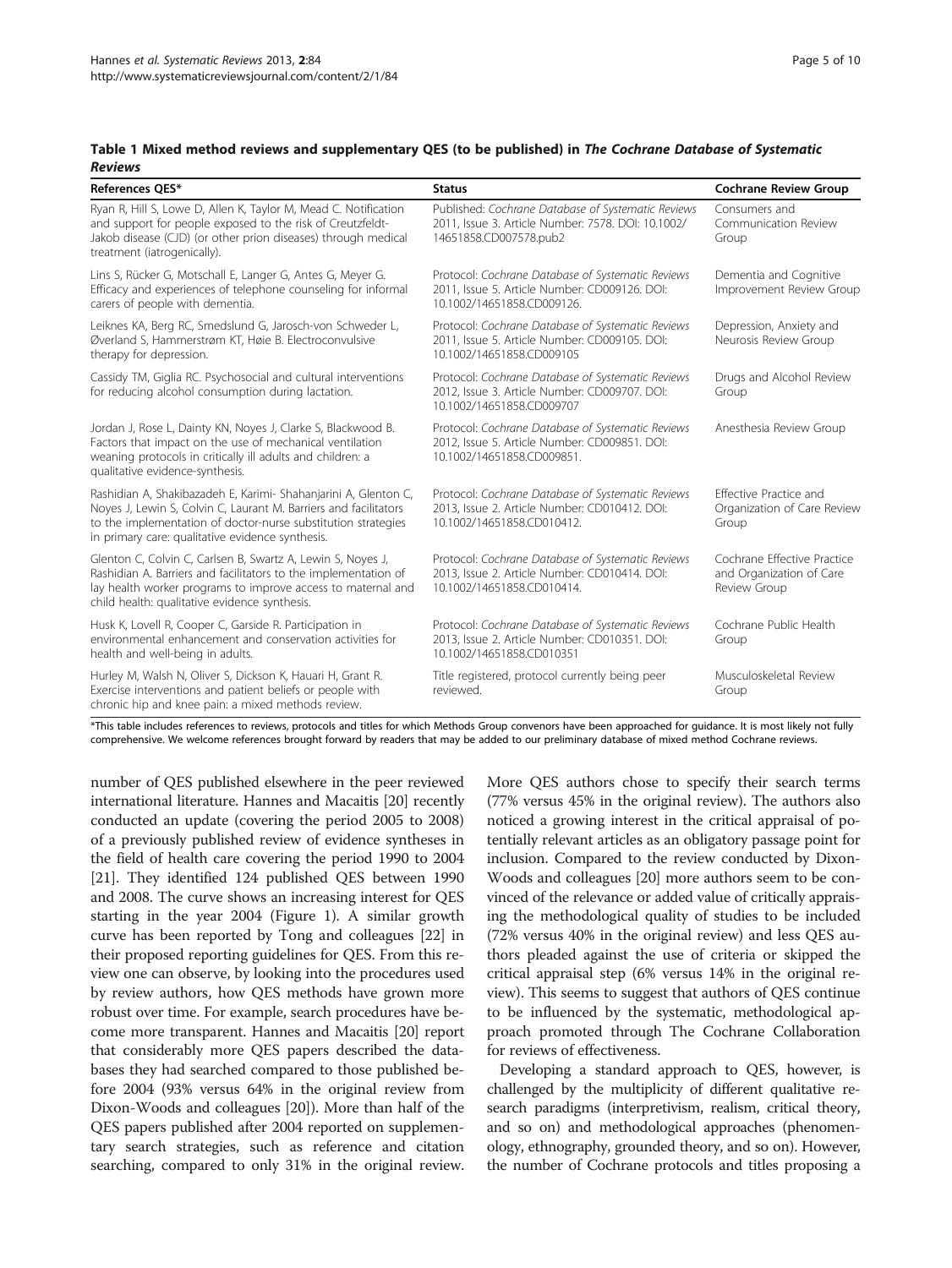<span id="page-5-0"></span>

role for QES or mixed methods reviews has grown rapidly over the last two years, reflecting a significant development for The Cochrane Collaboration. Table [1](#page-4-0) includes the first review incorporating a thematic analysis, published in 2011 [[23](#page-8-0)]. Four protocols aiming to add a qualitative component to an existing Cochrane Review or suggesting a mixed method approach to synthesis were published in 2011 to 2012 [[24](#page-8-0)-[27](#page-8-0)]. We identified another four for the year up until June 2013 [[28-31\]](#page-8-0).

#### Prescription versus pragmatism

The Cochrane Collaboration continues to derive authority in having developed a high standard for reviewing through the use of an explicit and auditable protocol for a review, as described in the Cochrane Handbook [[32](#page-8-0)]. The aforementioned examples demonstrate that standardizing review procedures has been welcomed by a number of authors producing QES. However, The Cochrane Collaboration's highly prescriptive form of standardization, which specifies only one way to conduct a QES, may be perceived as counterproductive by a substantial proportion of members of the qualitative research community.

First, and depending on the approach to synthesis taken, those synthesizing qualitative evidence may want to invoke a more purposeful way of sampling papers - as opposed to the comprehensive search suggested by the Collaboration for reviews that are focused on the effects of interventions. Such purposive sampling is not meant to be comprehensive in terms of screening all potentially relevant papers. The interest of the authors is not in seeking a single

'correct' answer, but rather in examining the complexity of different conceptualizations. It follows that these types of review require variation to enable new conceptual understandings to be generated. Authors of such reviews are mainly concerned with 'aiming to find sufficient cases to explore patterns and so are not necessarily attempting to be exhaustive in their searching' [\[33\]](#page-8-0). This approach better aligns with iterative approaches to qualitative research in which questions, samples, data collection and analysis procedures are constantly refined and optimized in response to emerging insights [[34](#page-8-0)].

Second, reviewers synthesizing qualitative research may see little value in limiting the critical appraisal of studies to detecting potential methodological flaws in them, because methodologically flawless studies are no guarantee for an in-depth or rich contribution to a QES [[35](#page-8-0)]. Quality appraisal checklists are promoted by the CQIMG to legitimate the exclusion of particular reports [[36\]](#page-8-0). In doing so, review authors adhere to the Collaboration's policy of accounting for bias, or the trustworthiness of selected studies. Recent sensitivity analyses show conflicting findings as to whether review authors would lose important insights by excluding low quality studies from their reviews [[37](#page-8-0)]. The analyses indicate the need for more research on the actual impact of methodological flaws on synthesized statements presented. Recent methodological innovation in this area includes development of a new approach to accessing the certainty of qualitative evidence. Following GRADE (Grades of Recommendation, Assessment, Development, and Evaluation) principles, the CerQual approach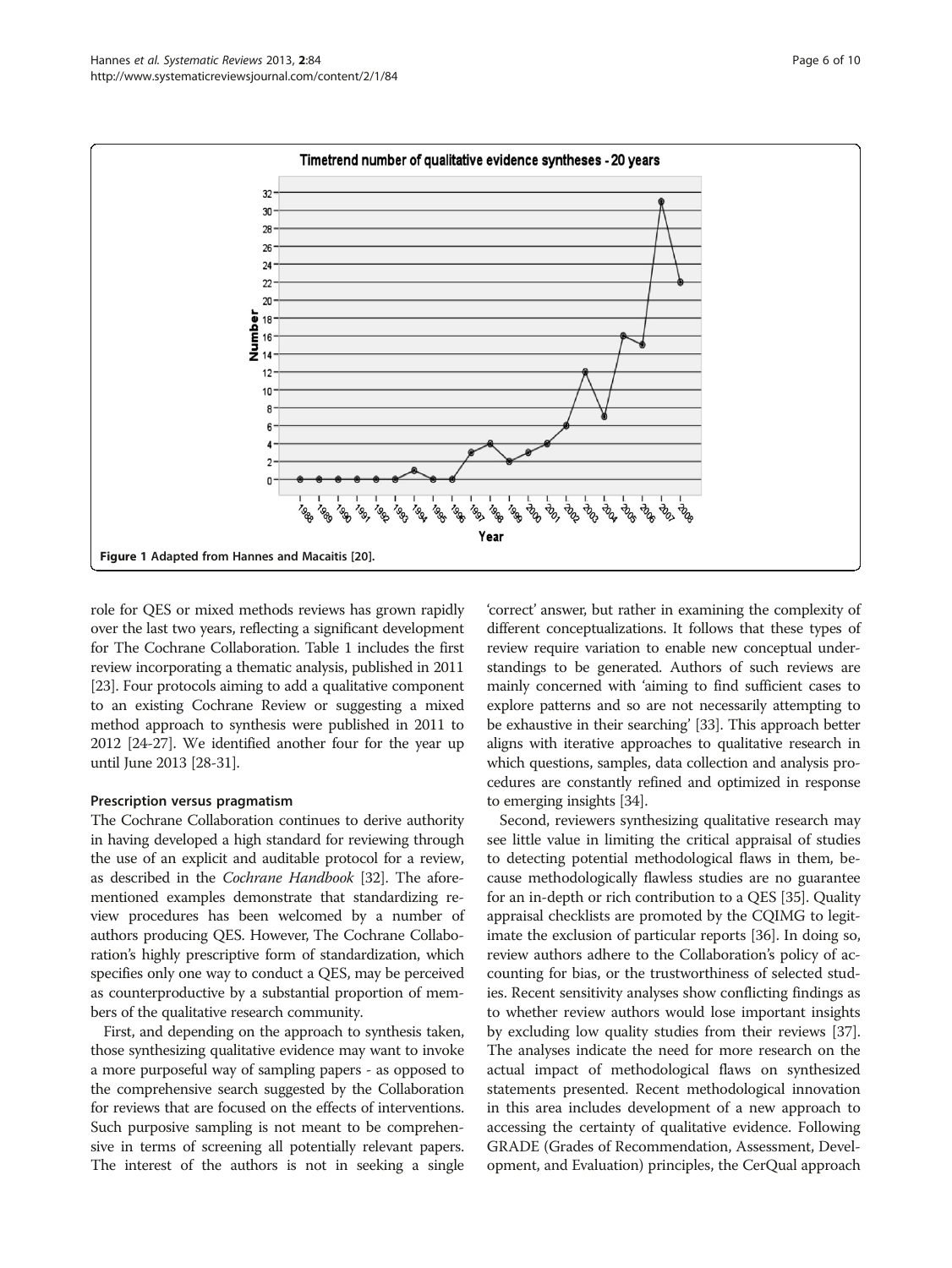was developed whilst conducting a suite of reviews on task shifting and combines judgements on methodological quality and the coherence of synthesized findings [\[38\]](#page-8-0).

In addition, extracting data from reports of research is "hardly the uncomplicated affair it appears to be in reports of systematic reviews". Indeed it has been described by Sandelowski and Barroso [\[39\]](#page-8-0) as transforming, transposing, converting, tabulating, graphing or even manipulating data to enable comparison and combination. Typically, the resultant 'messy' process is then reconstructed and reinterpreted in a more linear form in order to appear to conform to the standardized format used within The Cochrane Collaboration. In what follows, we discuss what is potentially to be lost and gained from such a standardization process.

#### Protocols

In its early years, the Collaboration had developed a set of procedures and standards on how to conduct, present and disseminate systematic reviews and complementary approaches to teach authors how to ensure transparency and reproducibility, as well as to limit the risk of bias in their reviews. Such standards intervene directly upon the work of review authors and serve as a vehicle to define the methodological choices the Collaboration has made for the last 20 years. These standards are acceptable, as long as they do not generate any conflicts regarding the actual demand of the reviewing task. As outlined by Timmerman and Berg [\[40](#page-9-0)] standards, protocols and policy briefs are not just tools that stand between a stakeholder and his or her task. Cochrane standards operate in conjunction with review authors and have facilitated the work of people involved in the Collaboration. Moreover, they have the power to transform the review process and actively control it. Most review authors have a pragmatic orientation toward standards and protocols. They make them work to the extent that they serve their particular goals, but once these goals diverge too much from the interests advanced by those stakeholders, then little space remains for interaction. In such cases, the standard may need to be renegotiated. In the last couple of years, the Collaboration has identified and acknowledged the use of qualitative evidence that is associated with included trials in reviews, such as process evaluations. However, unless this acknowledgement is accompanied by a movement in the direction of considering flexible, iterative protocols as an acceptable standard it is unlikely that qualitative researchers would become attracted to The Cochrane Collaboration and consider publishing in The Cochrane Database of Systematic Reviews.

Pragmatically inspired arguments such as resource constraints and organizational focus have been used to justify the Collaborations' policy for many years and continue to do so. The acknowledgment of the complexity of certain interventions in health care has been instrumental in changing the perspective within the Collaboration and

review authors who demonstrated their willingness to engage with qualitative methods have stimulated editors from Cochrane Review Groups dealing with complex health care questions to start pioneering QES components in systematic reviews. As a result, those promoting QES have gained credibility as spokespersons for strategically important categories of people and processes. Whereas, in the first two decades, the main task of the Collaboration had been to inform people and, by extension, to address emerging questions with high quality reviews, this focus has slightly shifted over the years. With policy makers becoming a more important group of stakeholders, the Collaboration's ambition to serve their principal interests and to answer complex health care questions has grown and tools such as RevMan will most likely need to be revised to cope with diverse types of synthesis in the near future.

## RevMan

RevMan has been critical to the standardization process within The Cochrane Collaboration, not least because it guarantees compatibility between reviews and the consequent recognition of review quality. RevMan has been invaluable for the past generation of review authors and will continue to serve future generations. The adaptation of the software over the years has been determined by the eagerness and willingness of agencies such as Methods Groups, Review Groups, review authors and users to 'negotiate' with the software and with those who continue to develop it. Adapting the software to fully accommodate for the inclusion of evidence from different types of research designs has certainly been one of the more challenging issues. Currently, the template used for the review process only supports a linear approach to synthesis. Over recent years, RevMan developers have been increasingly more receptive to enter into dialogue and to negotiate with members of the CQIMG. The tipping point for some fundamental additions to the software may be traced to a joint workshop at the Cochrane Colloquium in Madrid, where the CQIMG presented some of the potential final outcomes of a QES and invited Jacob Riis from the Cochrane Information Management System team, responsible for developing RevMan, to comment on the presentation of figures and explore potential adaptations of the software package to accommodate these. Subsequently there have been substantial efforts from both sides to try to adapt the software to support the inclusion of QES findings. However, complete consonance between what qualitative researchers would like to see and what The Cochrane Collaboration is able to deliver is unlikely to happen in the next few years, due to limited manpower and resources. Frequently these types of challenges reawaken arguments regarding the attractiveness, functionality and viability of alternative software packages for quantitative and qualitative reviewers alike. Software examples that allow authors to engage with qualitative evidence include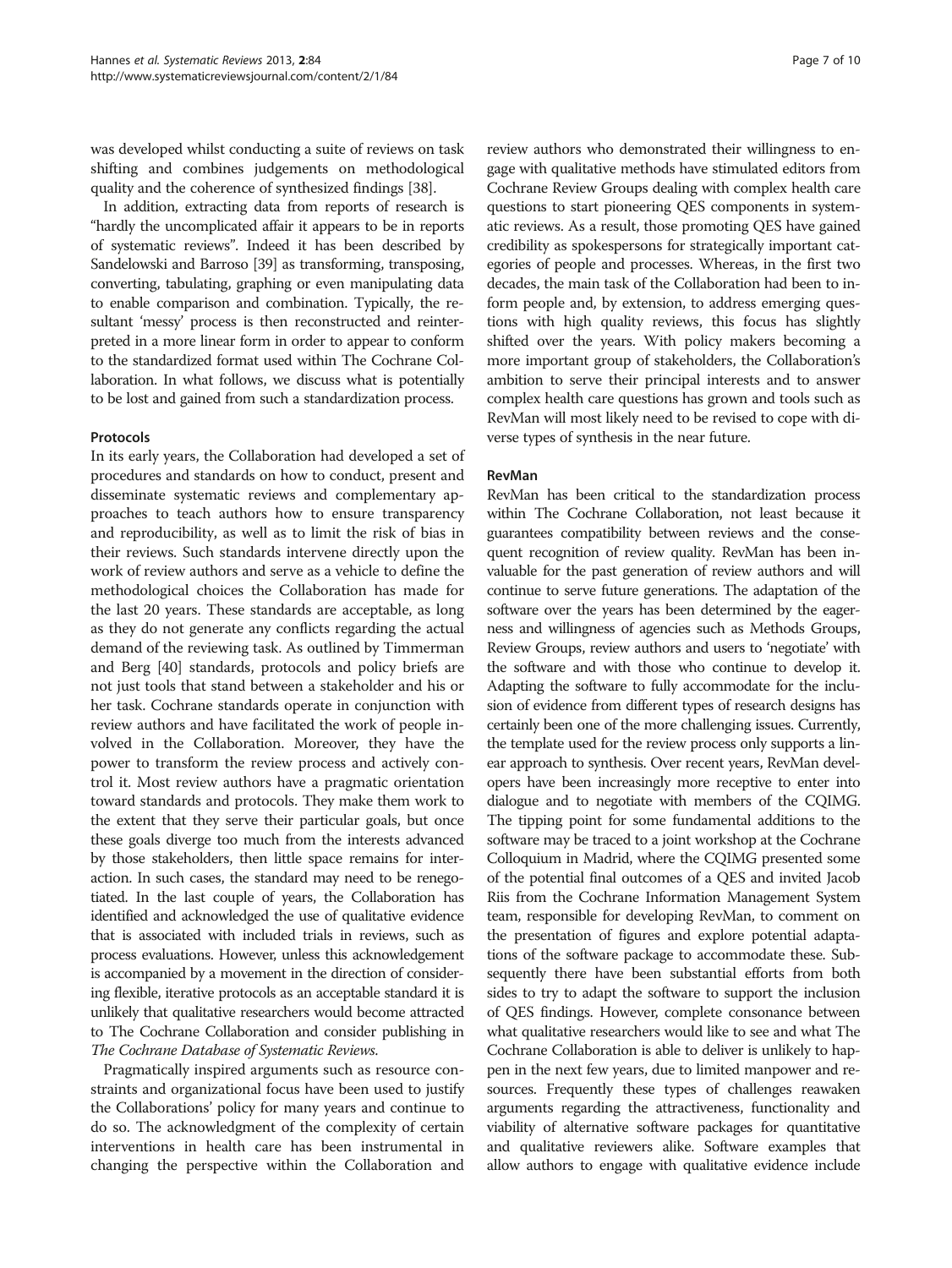<span id="page-7-0"></span>EPPI (Evidence for Policy and Practice Information and Coordinating) Reviewer developed by the EPPI-Center (UK) and QARI (Qualitative Assessment and Review) software developed by the Joanna Briggs Institute (Australia). Requiring people to use RevMan when it is not the best fit for mixed methods or qualitative reviews may act as an additional deterrent, leading notable advocates of qualitative research to by-pass The Cochrane Collaboration and publish their findings elsewhere.

## Conclusions

We have come a long way and have much to celebrate as a Cochrane Methods Group. The debate on whether the methods for the appraisal, synthesis and integration of qualitative evidence are sufficiently developed and evaluated to be able to add value and improve the utility of selected Cochrane Reviews continues to evolve. These methodological discussions are healthy and essential to the ongoing development of the Collaboration as shown by the methodological progress made in meta-analytic methods as a result of such debates. In this article, we have outlined the major achievements of the CQIMG, the opportunities the collaboration has provided as well as some of the obstacles the Group has had to overcome in order to strengthen their methodological agenda. We further highlighted the challenges in terms of the Collaboration's standardization process that impacts on the work of our Methods Group. To a certain extent, standards have brought widespread benefits to the Collaboration, by streamlining the review process, and ensuring that it lives up to high methodological standards, with the ultimate goal of bringing benefit and reducing harm to our patients and clients by enabling provision of the best-evidenced care. Over the years, the standardization process has served to create an influential and efficient organization, but in some respects standardization may be seen as a juggernaut that is less able to respond to the core challenges of those who it is intended to serve. It is important to recognize that several review authors have recently become receptive to influences from new methodological developments in the qualitative research area. This will potentially transform the way in which they choose to 'negotiate' Cochrane standards and supporting tools for their own review work. It remains a principal role of the CQIMG co-convenors, together with the Group's members more widely, to "work vigorously to gain increased recognition of the value of more flexible and inclusive approaches to evidence synthesis…to build alliances and develop shared understanding about the methodological developments required" [\[41](#page-9-0)]. The CQIMG is happy to clear a path whereby the different constituencies can learn the respective languages of one another, can move towards a shared understanding, and can explore additional ways of collaborating by building on and learning from the

Collaboration's accomplishments so far. In doing so we are confident that by the 30th anniversary of The Cochrane Collaboration we will be better able to meet the exciting challenges and opportunities presented by mixed methods systematic reviews and reviews of complex interventions.

## **Endnotes**

Link to this presentation available at: [http://www.](http://www.cochrane.org/sites/default/files/uploads/Multimedia/dublin_2006/plenary3_jennie_popay.htm) [cochrane.org/sites/default/files/uploads/Multimedia/](http://www.cochrane.org/sites/default/files/uploads/Multimedia/dublin_2006/plenary3_jennie_popay.htm) [dublin\\_2006/plenary3\\_jennie\\_popay.htm](http://www.cochrane.org/sites/default/files/uploads/Multimedia/dublin_2006/plenary3_jennie_popay.htm)

<sup>b</sup>Supplementary guidance in addition to Chapter 20 is available from: [http://cqim.cochrane.org/supplemental](http://cqim.cochrane.org/supplemental-handbook-guidance)[handbook-guidance](http://cqim.cochrane.org/supplemental-handbook-guidance)

A video recording of this presentation is available at: [http://www.cochrane.org/multimedia/multimedia](http://www.cochrane.org/multimedia/multimedia-cochrane-colloquia-and-meetings/colloquium-singapore-2009)[cochrane-colloquia-and-meetings/colloquium-singapore-](http://www.cochrane.org/multimedia/multimedia-cochrane-colloquia-and-meetings/colloquium-singapore-2009)[2009](http://www.cochrane.org/multimedia/multimedia-cochrane-colloquia-and-meetings/colloquium-singapore-2009)

<sup>d</sup>The program outline of this symposium is available at: [http://www.editorial-unit.cochrane.org/sites/editorial](http://www.editorial-unit.cochrane.org/sites/editorial-unit.cochrane.org/files/uploads/2011_%20Methods_%20Symposium.pdf)[unit.cochrane.org/files/uploads/2011\\_%20Methods\\_%](http://www.editorial-unit.cochrane.org/sites/editorial-unit.cochrane.org/files/uploads/2011_%20Methods_%20Symposium.pdf) [20Symposium.pdf](http://www.editorial-unit.cochrane.org/sites/editorial-unit.cochrane.org/files/uploads/2011_%20Methods_%20Symposium.pdf)

This paper is available at: [http://www.editorial-unit.](http://www.editorial-unit.cochrane.org/sites/editorial-unit.cochrane.org/files/uploads/2012-CC-strategic-session_full-report.pdf) [cochrane.org/sites/editorial-unit.cochrane.org/files/up](http://www.editorial-unit.cochrane.org/sites/editorial-unit.cochrane.org/files/uploads/2012-CC-strategic-session_full-report.pdf)[loads/2012-CC-strategic-session\\_full-report.pdf](http://www.editorial-unit.cochrane.org/sites/editorial-unit.cochrane.org/files/uploads/2012-CC-strategic-session_full-report.pdf)

#### Abbreviations

CQIMG: Cochrane Qualitative and Implementation Methods Group; EBHC: Evidence-based Health Care; QES: Qualitative Evidence Synthesis; EPOC: Effective Practice and Organisation of Care Group; MIF: Methodological Innovation Funds; DOTS: directly observed therapy; GRADE: Grades of Recommendation, Assessment, Development, and Evaluation; RevMan: Review Manager; EPPI: Evidence for Policy and Practice Information and Coordinating; QARI: Qualitative Assessment and Review Instrument.

#### Competing interests

The authors have no competing interests other than being actively involved in the CQIMG.

#### Authors' contributions

KH drafted and finalized the article. AB wrote substantial parts in the paper and revised the language. JN wrote some of the historical parts in the paper. JH provided critical comments and intellectual input to the final version of the paper. All authors approved the final version of the manuscript.

#### Acknowledgements

This paper reflects the opinions of the authors, rather than those of the Methods Group conveners as a whole or the active membership. We sincerely thank the following co-conveners from our Methods Group for their constructive comments on the initial draft of the manuscript: Angela Harden, Margaret Cargo and Tomas Pantoja. We also acknowledge the efforts and support of many more individuals within The Cochrane Collaboration to continue the debate on complex health interventions and mixed methods reviews.

#### Author details

<sup>1</sup>Methodology of Educational Sciences research group, Faculty of Psychology and Educational Sciences, KU Leuven, Andreas Vesaliusstraat 2, Leuven, Belgium. <sup>2</sup>School of Health and Related Research, The University of Sheffield Regent Court, 30 Regent Street, Sheffield, UK. <sup>3</sup>Centre for Health Related Research, School of Healthcare Sciences, Bangor University, Fron Heulog, FFriddoedd Road, Bangor, UK.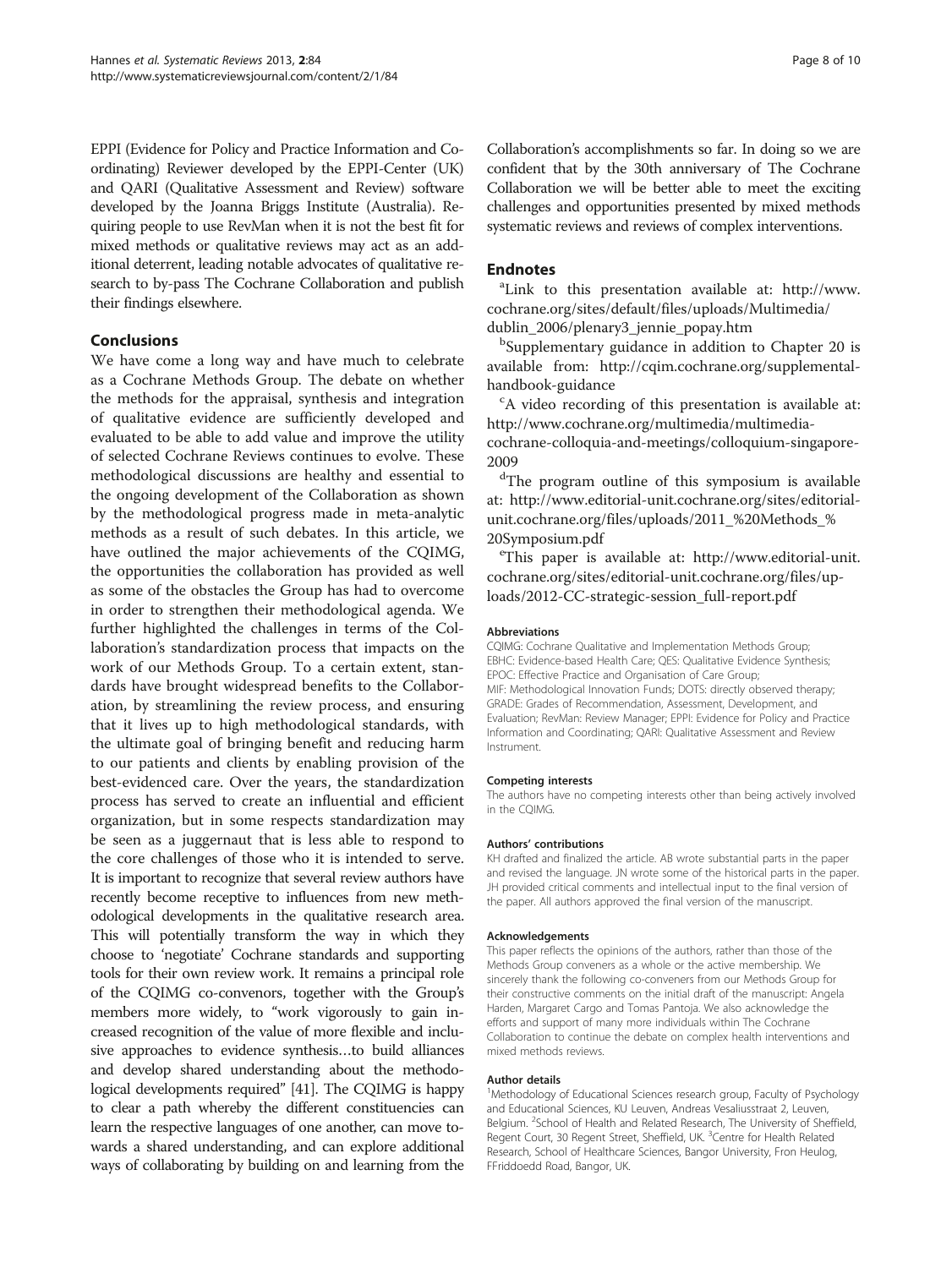<span id="page-8-0"></span>Received: 3 June 2013 Accepted: 1 October 2013 Published: 17 October 2013

#### References

- 1. Hill GB: Archie Cochrane and his legacy: an internal challenge to physicians' autonomy? J Clin Epidemiol 2004, 53:1189–1192.
- 2. Gabbay J, Le-May AE: Practice-based evidence for healthcare: clinical mindlines. Abingdon: Routledge; 2011.
- 3. Haynes RB, Devereaux PJ, Guyatt GH: Physicians' and patients' choices in evidence based practice: evidence does not make decisions, people do. BMJ 2002, 324:1350.
- 4. Arai L, Roen K, Roberts H, Popay J: It might work in Oklahoma but will it work in Oakhampton? Context and implementation in the effectiveness literature on domestic smoke detectors. Inj Prev 2005, 11:148–151.
- 5. Greenhalgh T: Narrative based medicine in an evidence based world. BMJ 1999, 318:323.1.
- 6. Booth A: Cochrane or cock-eyed? How should we conduct systematic reviews of qualitative research? paper presented at the qualitative evidence-based practice conference, taking a critical stance. Coventry University; 2001. [http://](http://www.leeds.ac.uk/educol/documents/00001724.htm) [www.leeds.ac.uk/educol/documents/00001724.htm](http://www.leeds.ac.uk/educol/documents/00001724.htm).
- Noblit G, Hare R: Meta-ethnography: synthesizing qualitative studies. London: Sage Publications Inc: 1988.
- 8. Dixon-Woods M, Agarwal S, Jones D, Young B, Sutton A: Synthesizing qualitative and quantitative evidence: a review of possible methods. J Health Serv Res Policy 2005, 10:45-53.
- Pearson A, Wiechula R, Court A, Lockwood C: A re-consideration of what constitutes 'evidence' in the healthcare professions. Nurs Sci Q 2007, 20:85–88.
- 10. Dixon-Woods M, Agarwal S, Jones DR, Young B, Sutton AJ, Noyes J: Synthesizing qualitative and quantitative evidence within a systematic review. In Nursing research: designs and methods. Edited by Watson R, McKenna H, Cowman S, Keady J. Livingstone: Churchill; 2008.
- 11. Noyes J, Popay J, Pearson A, Hannes K, Booth A: Chapter 20: qualitative research and Cochrane reviews. In Cochrane handbook for systematic reviews of interventions version 5.1.0 (Updated march 2011). Edited by Higgins JPT, Green S. The Cochrane Collaboration; 1993. [www.cochrane](http://www.cochrane-handbook.org/)[handbook.org.](http://www.cochrane-handbook.org/)
- 12. Noyes J, Popay J: Directly observed therapy and tuberculosis: how can a systematic review of qualitative research contribute to improving services? A qualitative meta-synthesis. J Adv Nurs 2007, 57:227–243.
- 13. Volmink J, Garner P: Directly observed therapy for treating tuberculosis. Cochrane Database Syst Rev 1997, 4. 10.1002/14651858.CD003343.pub3.
- 14. Barnett-Page E, Thomas J: Methods for the synthesis of qualitative research: a critical review. BMC Med Res Methodol 2009, 9:59.
- 15. Hannes K, Lockwood C: Qualitative evidence synthesis: choosing the right approach. West Sussex: Wiley-Blackwell Publishers; 2012.
- 16. Noyes J, Booth A, Hannes K, Harden A, Harris J, Lewin S, Lockwood C: Supplementary guidance for inclusion of qualitative research in Cochrane systematic reviews of interventions. [http://cqrmg.cochrane.org/supplemental](http://cqrmg.cochrane.org/supplemental-handbook-guidance)[handbook-guidance](http://cqrmg.cochrane.org/supplemental-handbook-guidance).
- 17. Noyes J, Lewin S: Chapter 6: supplemental guidance on selecting a method of qualitative evidence synthesis, and integrating qualitative evidence with Cochrane intervention reviews. In Supplementary guidance for inclusion of qualitative research in Cochrane systematic reviews of interventions. Edited by Noyes J, Booth A, Hannes K, Harden A, Harris J, Lewin S, Lockwood C. The Cochrane Collaboration Qualitative and Implementation Methods Group; 2011. [http://cqrmg.cochrane.org/](http://cqrmg.cochrane.org/supplemental-handbook-guidance) [supplemental-handbook-guidance\]](http://cqrmg.cochrane.org/supplemental-handbook-guidance).
- 18. Harris J: Chapter 2: using qualitative research to develop robust effectiveness questions and protocols for Cochrane systematic reviews. In Supplementary guidance for inclusion of qualitative research in Cochrane systematic reviews of interventions. Edited by Noyes J, Booth A, Hannes K, Harden A, Harris J, Lewin S, Lockwood C. The Cochrane Collaboration Qualitative Methods Group; 2011. [http://cqrmg.cochrane.](http://cqrmg.cochrane.org/supplemental-handbook-guidance) [org/supplemental-handbook-guidance.](http://cqrmg.cochrane.org/supplemental-handbook-guidance)
- 19. Tharyan P: Introducing conceptual and analytical clarity on dimensions of complexity in systematic reviews of complex interventions. J Clin Epidemiol 2013. In press.
- 20. Hannes K, Macaitis K: A move to more transparent and systematic approaches of qualitative evidence synthesis: update of a review on published papers. Qual Res 2012, 12:402–442.
- 21. Dixon-Woods M, Booth A, Sutton AJ: Synthesizing qualitative research: a review of published reports. Qual Res 2007, 7:375.
- 22. Tong A, Flemming K, McInnes E, Oliver S, Craig J: Enhancing transparency in reporting the synthesis of qualitative research: ENTREQ. BMC Med Res Methodol 2012, 12:181.
- 23. Ryan R, Hill S, Lowe D, Allen K, Taylor M, Mead C: Notification and support for people exposed to the risk of Creutzfeldt-Jakob disease (CJD) (or other prion diseases) through medical treatment (iatrogenically). Cochrane Database of Syst Rev 2011, 3. doi:10.1002/14651858.CD007578. pub2. Article Number: 7578.
- 24. Lins S, Rücker G, Motschall E, Langer G, Antes G, Meyer G: Efficacy and experiences of telephone counseling for informal carers of people with dementia. Cochrane Database of Syst Rev 2011, 5. doi:10.1002/14651858. CD009126. Article Number: CD009126.
- 25. Leiknes KA, Berg RC, Smedslund G, Jarosch-von Schweder L, Overland S, Hammerstrom KT, Hoie B: Electroconvulsive therapy for depression. Cochrane Database of Syst Rev 2011, 5. doi:10.1002/14651858.CD009105. Article Number: CD009105.
- 26. Cassidy TM, Giglia RC: Psychosocial and cultural interventions for reducing alcohol consumption during lactation. Cochrane Database of Syst Rev 2012, 3. doi:10.1002/14651858.CD009707. Article Number: CD009707.
- 27. Jordan J, Rose L, Dainty KN, Noyes J, Clarke S, Blackwood B: Factors that impact on the use of mechanical ventilation weaning protocols in critically ill adults and children: a qualitative evidence-synthesis. Cochrane Database of Syst Rev 2012, 5. doi:10.1002/14651858.CD009851. Article Number: CD009851.
- 28. Rashidian A, Shakibazadeh E, Karimi- Shahanjarini A, Glenton C, Noyes J, Lewin S, Colvin C, Laurant M: Barriers and facilitators to the implementation of doctor-nurse substitution strategies in primary care: qualitative evidence synthesis. Cochrane Database of Syst Rev 2013, 2. doi:10.1002/14651858.CD010412. Article Number: CD010412.
- 29. Glenton C, Colvin C, Carlsen B, Swartz A, Lewin S, Noyes J, Rashidian A: Barriers and facilitators to the implementation of lay health worker programs to improve access to maternal and child health: qualitative evidence synthesis. Cochrane Database of Syst Rev 2013, 2. doi:10.1002/ 14651858.CD010414. Article Number: CD010414.
- 30. Husk K, Lovell R, Cooper C, Garside R: Participation in environmental enhancement and conservation activities for health and well-being in adults. Cochrane Database of Syst Rev 2013, 2. doi:10.1002/14651858. CD010351. Article Number: CD010351.
- 31. Hurley M, Walsh N, Oliver S, Dickson K, Hauari H, Grant R: Exercise interventions and patient beliefs or people with chronic hip and knee pain: a mixed methods review. In press.
- 32. Higgins JPT, Green S: Cochrane handbook for systematic reviews of interventions version 5.1.0 [Updated march 2011]. The Cochrane Collaboration; 1993. [www.cochrane-handbook.org\]](http://www.cochrane-handbook.org/).
- 33. Gough D, Thomas J, Oliver S: Clarifying differences between review designs and methods. Systematic Reviews 2012, 1:28.
- 34. Booth A: Chapter 3: searching for studies. In Supplementary guidance for inclusion of qualitative research in Cochrane systematic reviews of interventions. Edited by Noyes J, Booth A, Hannes K, Harden A, Harris J, Lewin S, Lockwood C. The Cochrane Collaboration Qualitative and Implementation Methods Group; 2011. [http://cqrmg.cochrane.org/](http://cqrmg.cochrane.org/supplemental-handbook-guidance) [supplemental-handbook-guidance\]](http://cqrmg.cochrane.org/supplemental-handbook-guidance).
- 35. Dixon-Woods M, Shaw RL, Agarwal S, Smith JA: The problem of appraising qualitative research. Qual Saf Health Care 2004, 13:223–225.
- Hannes K: Chapter 4: critical appraisal of qualitative research. In Supplementary guidance for inclusion of qualitative research in Cochrane systematic reviews of interventions. Edited by Noyes J, Booth A, Hannes K, Harden A, Harris J, Lewin S, Lockwood C. The Cochrane Collaboration Qualitative and Implementation Methods Group; 2011. [http://cqrmg.](http://cqrmg.cochrane.org/supplemental-handbook-guidance) [cochrane.org/supplemental-handbook-guidance\]](http://cqrmg.cochrane.org/supplemental-handbook-guidance).
- 37. Carroll C, Booth A, Lloyd-Jones M: Should we exclude inadequately reported studies from qualitative systematic reviews? An evaluation of sensitivity analyses in two case study reviews. Qual Health Res 2012, 22:1425–1434.
- 38. Lewin S, Glenton C, Noyes J, Hendry M, Rashidian A: CerQual approach: assessing How much certainty to place in findings from qualitative evidence syntheses. Quebec, Canada: 21st Cochrane Colloquium; 2013.
- 39. Sandelowski M, Barroso J: Handbook for synthesizing qualitative research. New York: Springer; 2007.